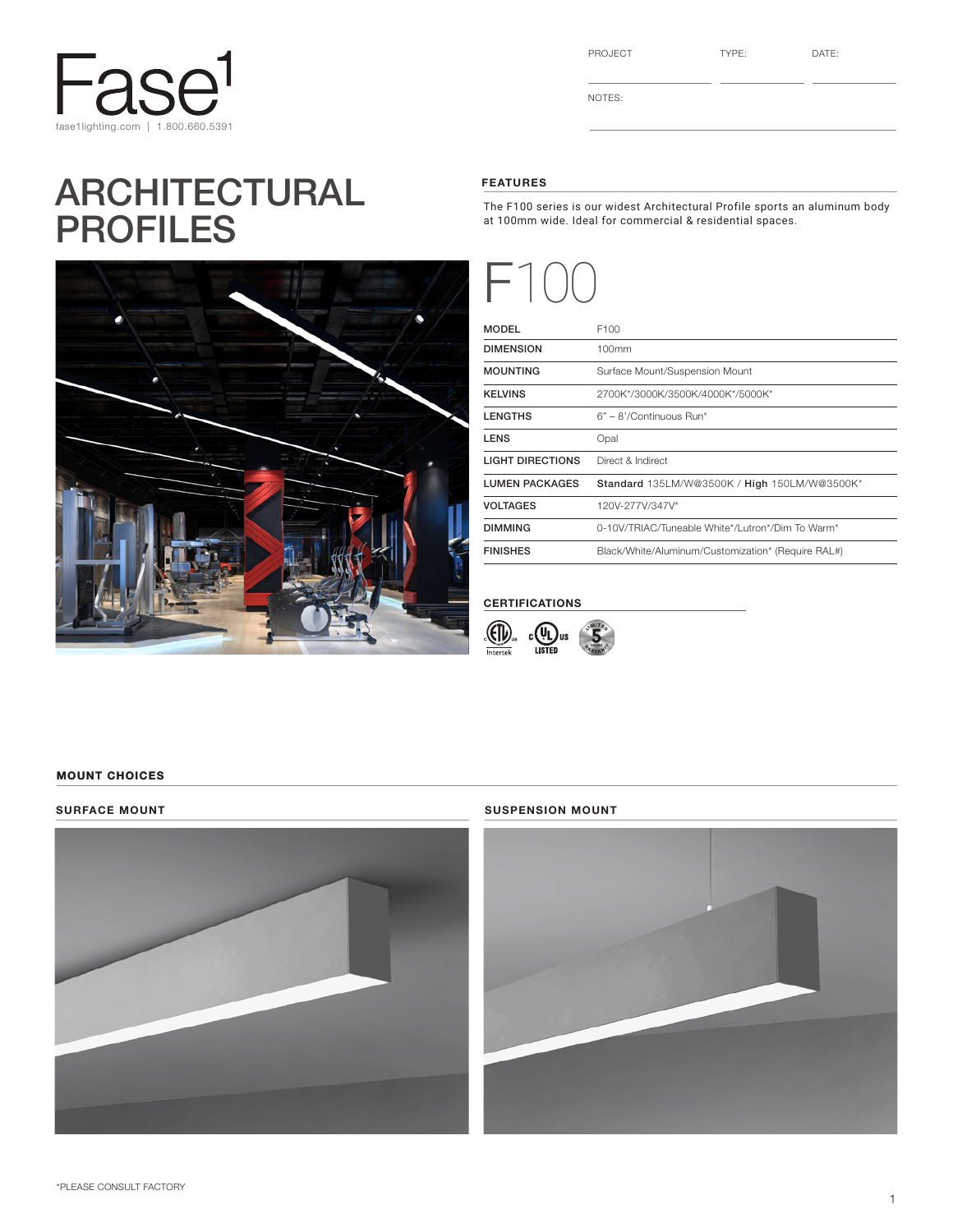#### **F100 SUSPENSION**



**F100 SURFACE MOUNT** 



\*PLEASE CONSULT FACTORY

ARCHITECTURAL PROFILES LED Linear Lighting System

| MODEL F100             | 36139-019                                          |
|------------------------|----------------------------------------------------|
| <b>DIMENSION</b>       | 100mm                                              |
| <b>MOUNTING</b>        | <b>Suspension Mount</b>                            |
| <b>KELVIN</b>          | 2700K*/3000K/3500K/4000K*/5000K*                   |
| <b>LENGTH</b>          | $6" - 8'/\text{Continuous Run}$ *                  |
| <b>LENS</b>            | Opal                                               |
| <b>LIGHT DIRECTION</b> | Downlight                                          |
| <b>LUMEN PACKAGE</b>   | Standard 135LM/W@3500K / High 150LM/W@3500K*       |
| <b>VOLTAGE</b>         | 120V-277V/347V*                                    |
| <b>DIMMING</b>         | 0-10V/TRIAC/Tuneable White*/Lutron*/Dim To Warm*   |
| <b>FINISHES</b>        | Black/White/Aluminum/Customization* (Require RAL#) |



| MODEL F100             | 36139-019                                          |
|------------------------|----------------------------------------------------|
| <b>DIMENSION</b>       | 100mm                                              |
| <b>MOUNTING</b>        | Surface Mount                                      |
| <b>KELVIN</b>          | 2700K*/3000K/3500K/4000K*/5000K*                   |
| <b>LENGTH</b>          | $6" - 8'/\text{Continuous Run}^*$                  |
| <b>LENS</b>            | Opal                                               |
| <b>LIGHT DIRECTION</b> | Downlight                                          |
| <b>LUMEN PACKAGE</b>   | Standard 135LM/W@3500K / High 150LM/W@3500K*       |
| <b>VOLTAGE</b>         | 120V-277V/347V*                                    |
| <b>DIMMING</b>         | 0-10V/TRIAC/Tuneable White*/Lutron*/Dim To Warm*   |
| <b>FINISHES</b>        | Black/White/Aluminum/Customization* (Require RAL#) |



d 33 West Beaver Creek Road, Richmond Hill, Ontario, Canada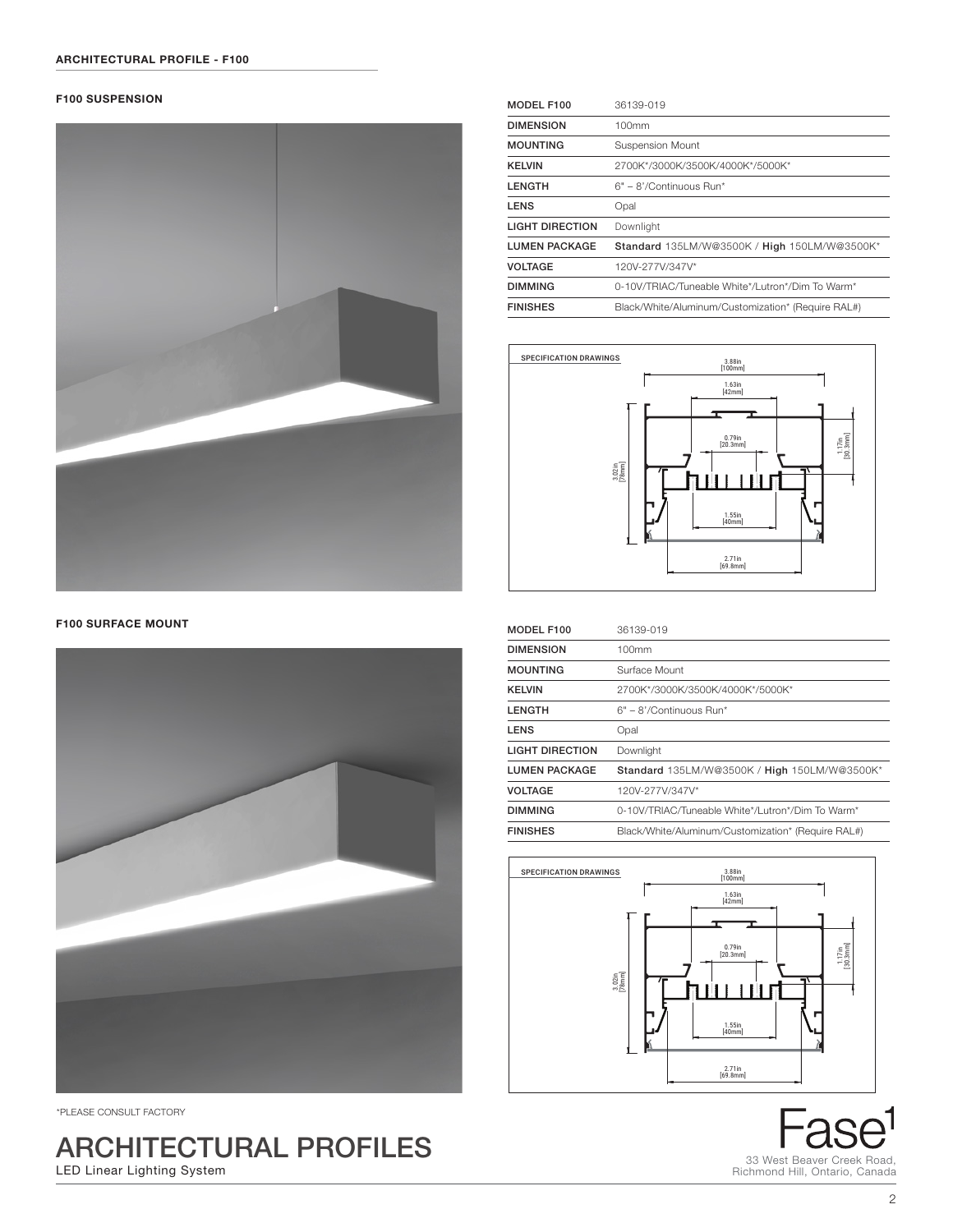#### DRIVER OPTIONS

| OS <sub>1</sub> | 1% Dimming (0-10V)                  |
|-----------------|-------------------------------------|
| TRI             | TRIAC Dimmable I FD Driver          |
| <b>TW</b>       | Tuneable White (1500K-6500K)        |
| HL <sub>1</sub> | Lutron HI-LUME 1% 2-wire LED Driver |
| ES              | Lutron Digital Ecosystem            |
| 5ES             | 5 Series Ecosystem; 5% Dimming      |
| <b>DTW</b>      | Dim To Warm                         |

#### WIRE FEED POSITIONS

APPLICATION: RECESSED, WALL MOUNT







**(8ft. Profile )**



### SAMSUNG BOARD TECHNICAL SPECIFICATION

| <b>MODEL</b>                       | Samsung Breakaway 44 inch                               |
|------------------------------------|---------------------------------------------------------|
| <b>POWER</b><br><b>CONSUMPTION</b> | 31W                                                     |
| LUMINOUS FLUX                      | <b>Standard: 4185 m @ 3500K</b><br>High: 4650lm @ 3500K |
| <b>LUMINOUS</b><br><b>EFFICACY</b> | Standard: 135 lm/W<br><b>High: 150 lm/W</b>             |

ARCHITECTURAL PROFILES

LED Linear Lighting System